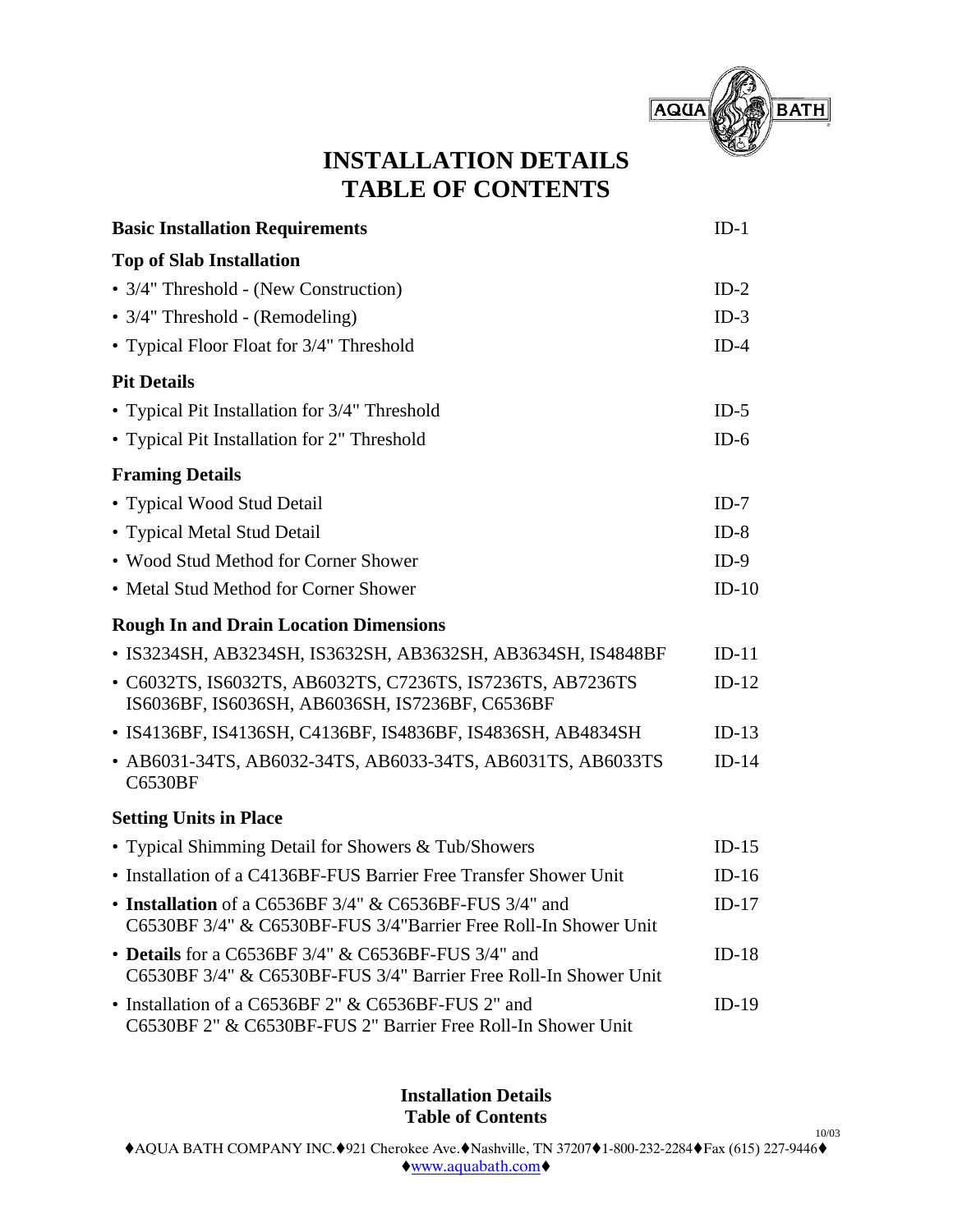

# **BASIC INSTALLATION REQUIREMENTS**

When installing Aqua Bath bathing modules, the following precautions should be taken to help reduce chances of damage during installation.

- **•** Make allowances to get unit in room.
- **•** Always bring unit to plumb (level).
- **•** Always have a framing member behind the flanges.
- Always shim or grout under the base of the unit to assure positive contact with the floor.
- **ALL BARRIER FREE UNITS MUST BE SET IN GROUT (NON SHRINK TYPE) (See Pages ID-15, ID-16, ID-17, ID-18 and ID-19 for installation details)**
- **All 3/4" Barrier Free Units Must Be Stored On Their "Face-Plates" or "Backs". This Prevents Units against "Bowed Thresholds" and "Crowned Drains".**
- **•** Keep the cardboard facing on the unit for protection as long as possible during construction
- Place a piece of cardboard or carpet in the unit when standing inside to prevent damage (Shipping face pack works well). **Scratched, Scuffed or Chipped Bottoms are considered "Jobsite Damage".**
- **•** Do not store materials in the unit during construction.
- **•** During clean up, use a mild non-abrasive cleaning agent. Do not use acetone or lacquer thinner since they may harm the acrylic finish. The following cleaners may be used:
	- 1. Ivory Liquid, Dawn or other liquid dishwashing detergent.
	- 2. Vinegar and water mixture (50/50 ratio).
	- 3. Alcohol, Denatured Alcohol or Mineral Spirits may be used.

The foregoing requirements have been supplied for you as typical guidelines to follow. Any installation other than these should have the approval of the Aqua Bath Company, Inc. **Any other type of installation MAY VOID MANUFACTURERS WARRANTY.**

## **Page ID-1 Basic Installation Requirements**

 $AQUA$  BATH COMPANY INC. $921$  Cherokee Ave. $A$ Nashville, TN 37207 $0-232-2284$  $Fax$  (615) 227-9446 $\bullet$ www.aquabath.com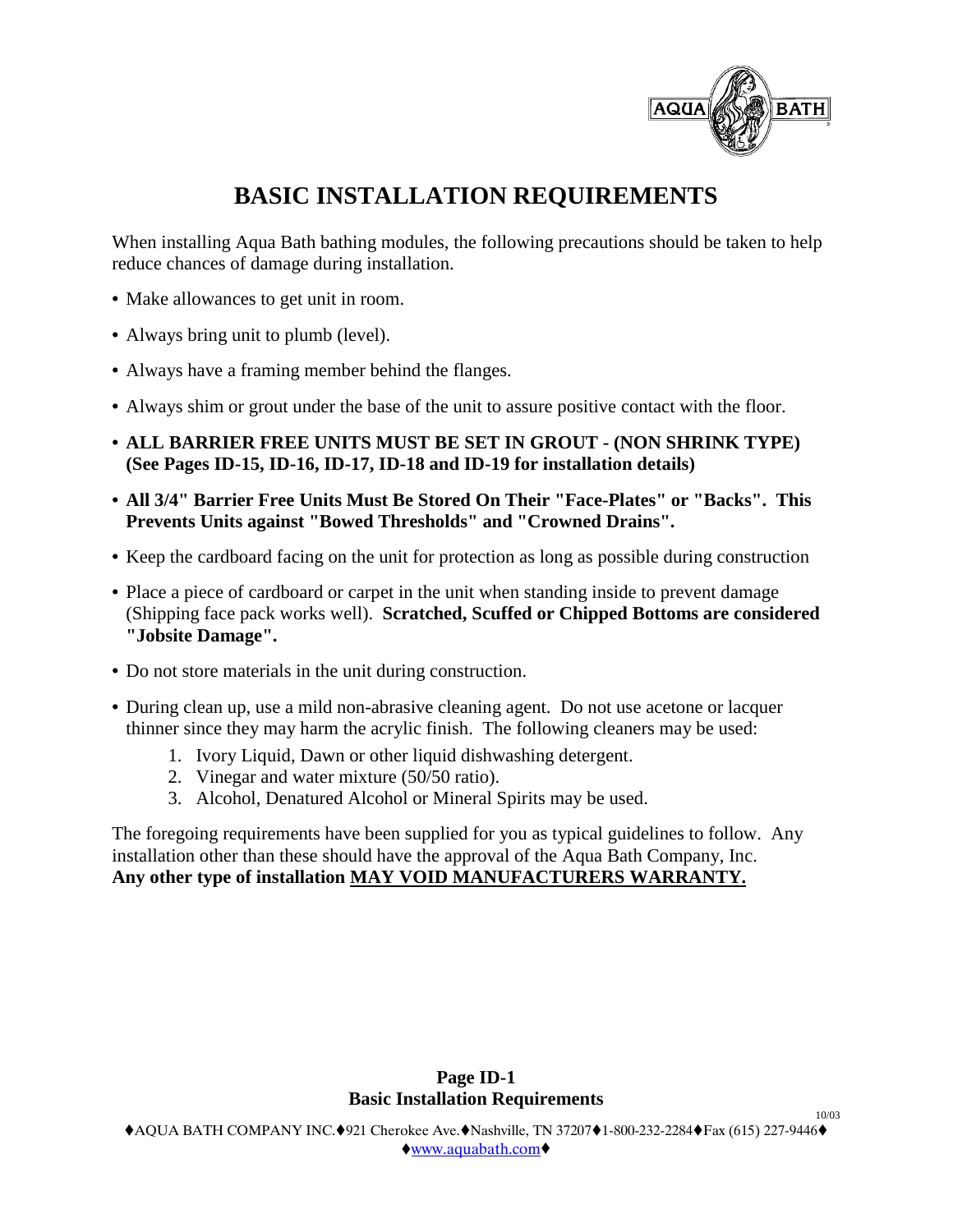

Page ID-2 3/4" Threshold Top of Slab Installation - (New Construction)

◆AQUA BATH COMPANY INC.◆921 Cherokee Ave.◆Nashville, TN 37207◆1-800-232-2284◆Fax (615) 227-9446◆ www.aquabath.com

10/03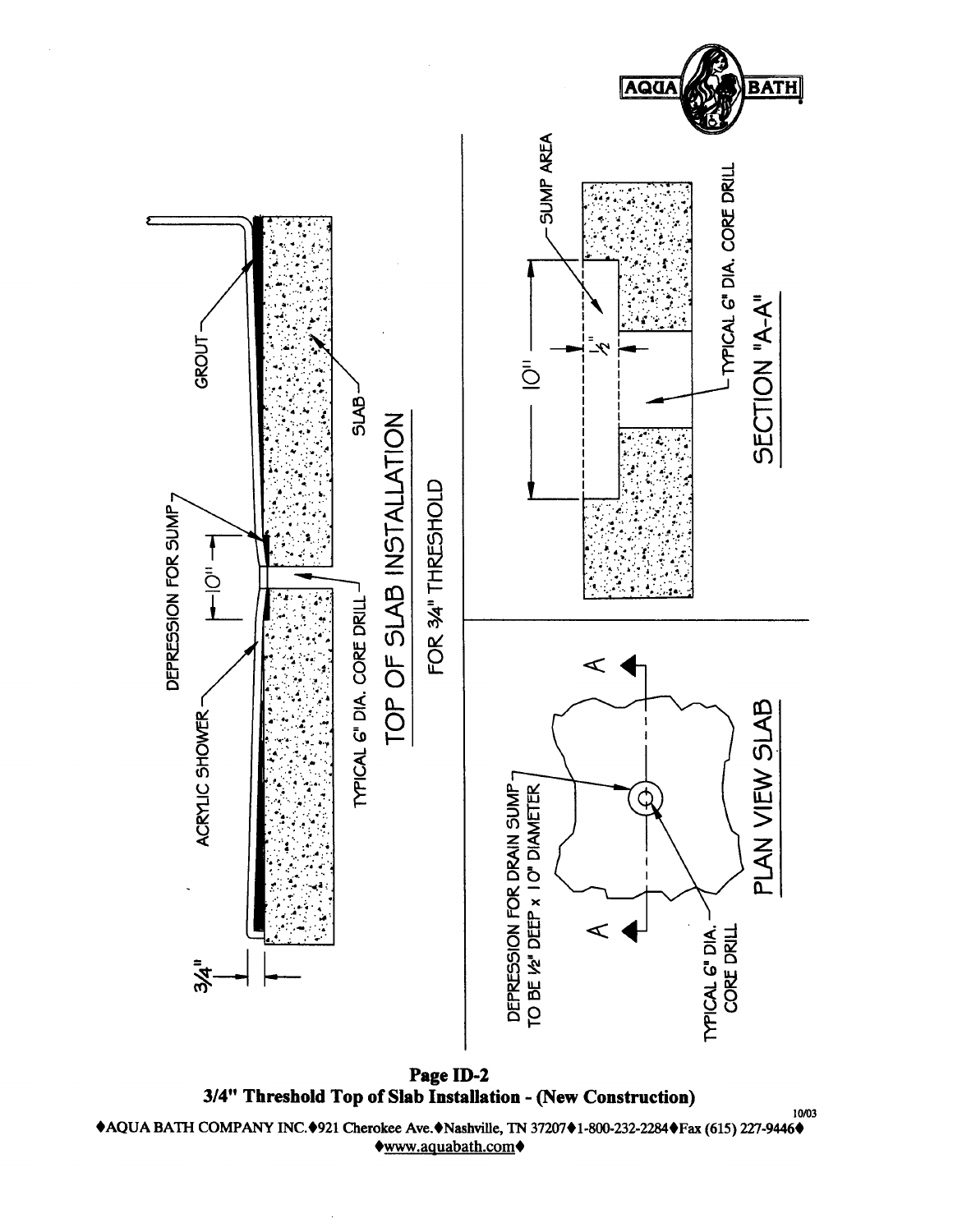

◆AQUA BATH COMPANY INC.◆921 Cherokee Ave.◆Nashville, TN 37207◆1-800-232-2284◆Fax (615) 227-9446◆ ◆www.aquabath.com◆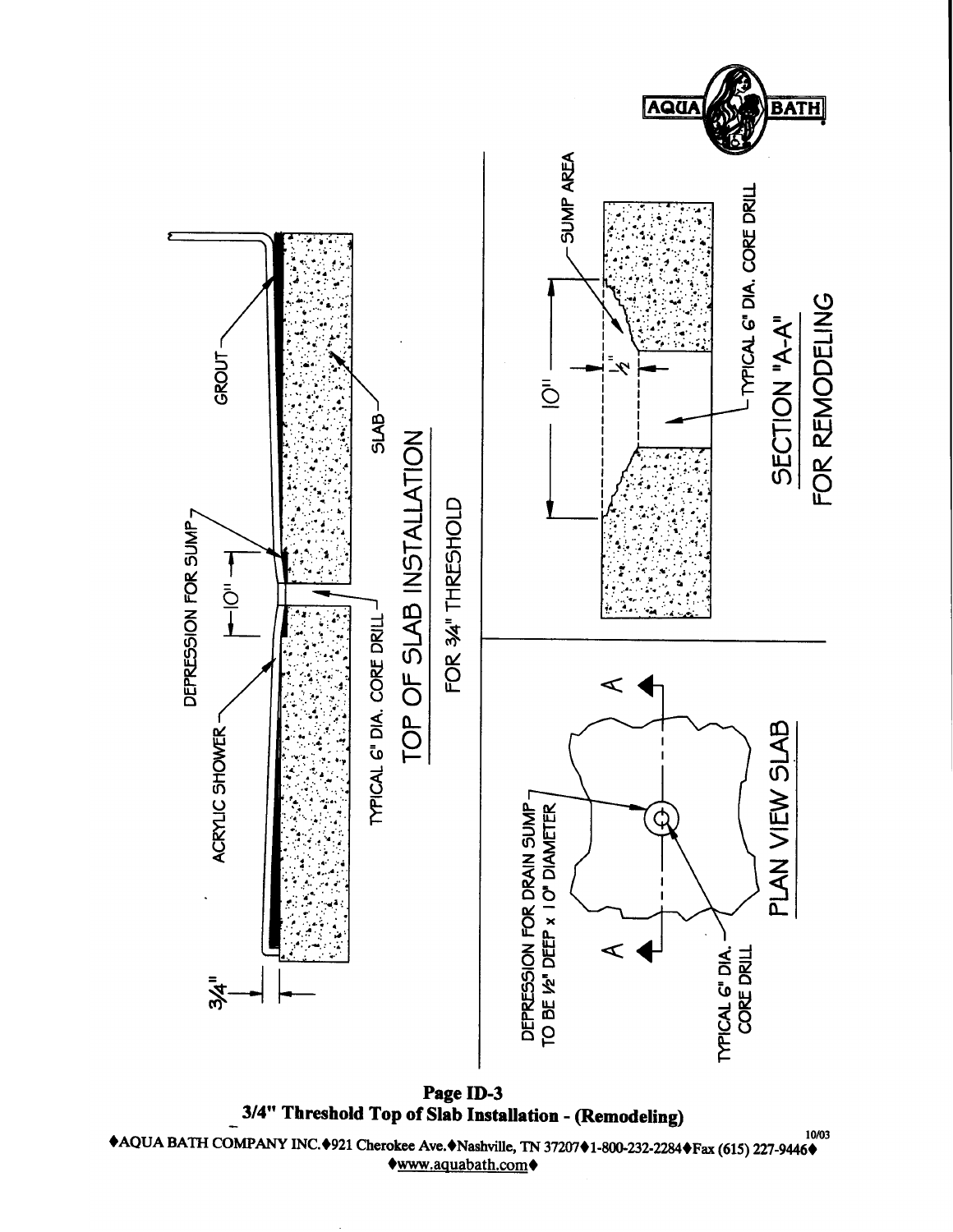

Page ID-4 Floor Float Detail for 3/4" Threshold

10/03 ◆AQUA BATH COMPANY INC.◆921 Cherokee Ave.◆Nashville, TN 37207◆1-800-232-2284◆Fax (615) 227-9446◆ www.aquabath.com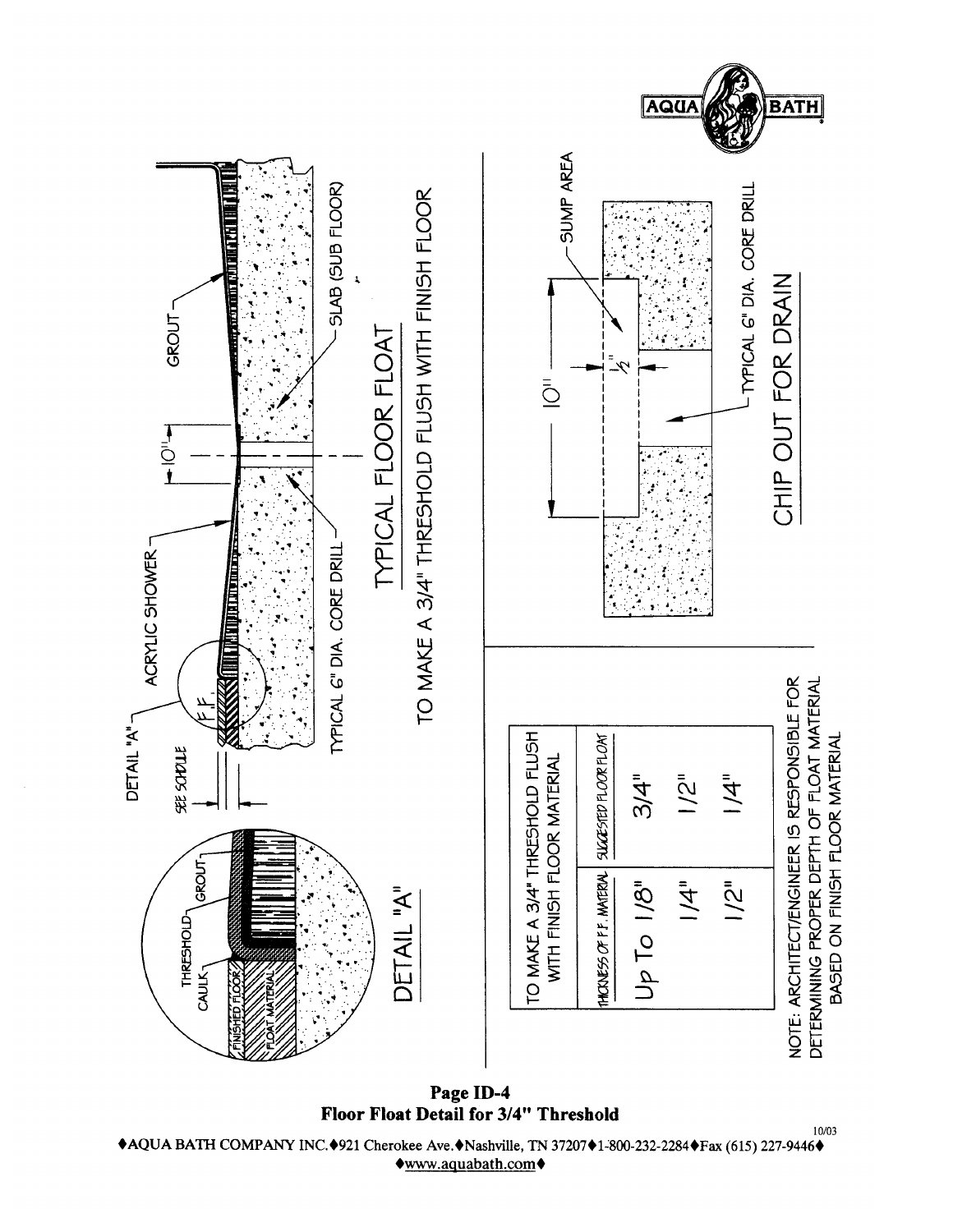

Page ID-5 Pit Detail for 3/4" Threshold

◆AQUA BATH COMPANY INC.◆921 Cherokee Ave.◆Nashville, TN 37207◆1-800-232-2284◆Fax (615) 227-9446◆ **◆www.aquabath.com◆** 

10/03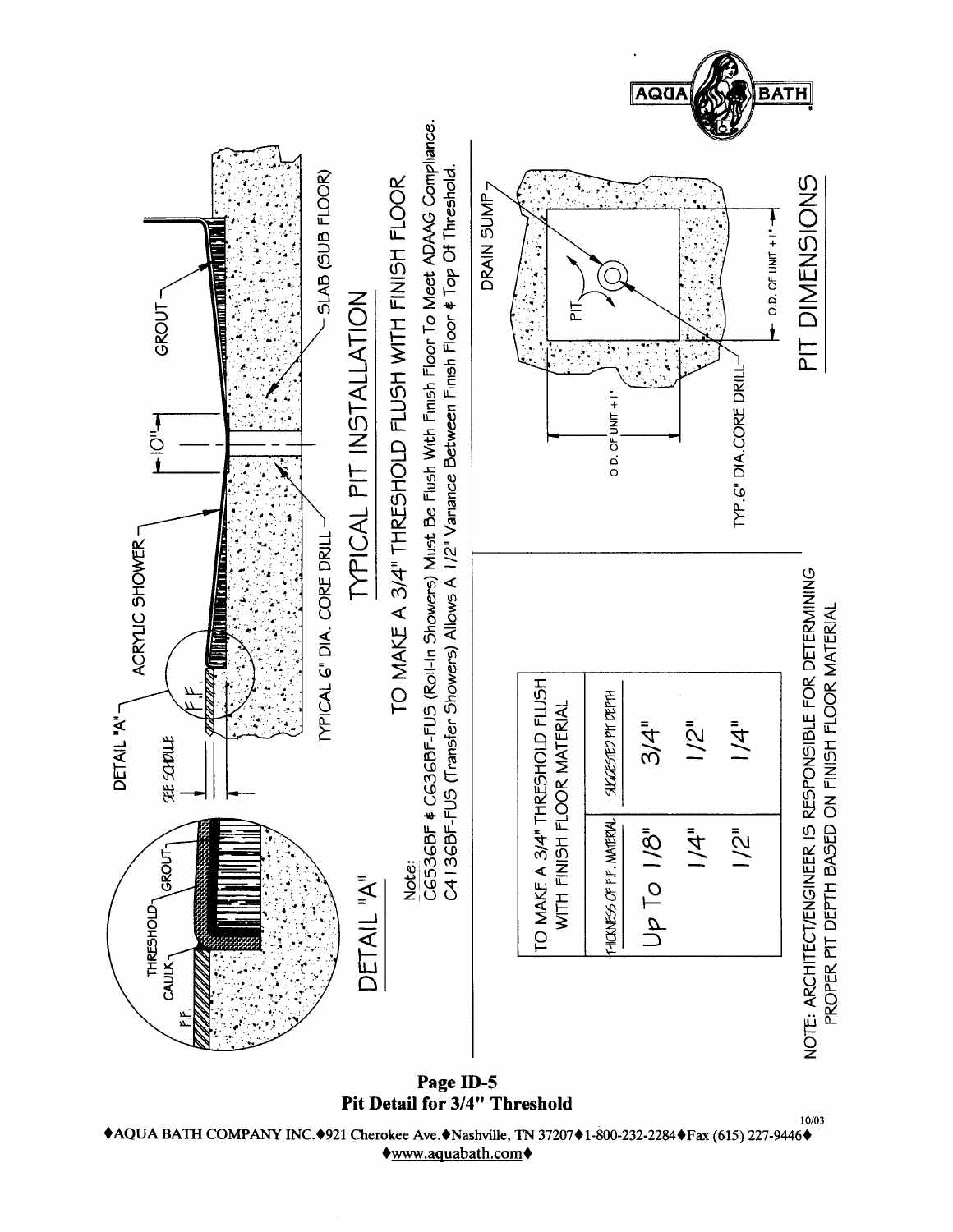

◆AQUA BATH COMPANY INC.◆921 Cherokee Ave.◆Nashville, TN 37207◆1-800-232-2284◆Fax (615) 227-9446◆ ♦www.aquabath.com♦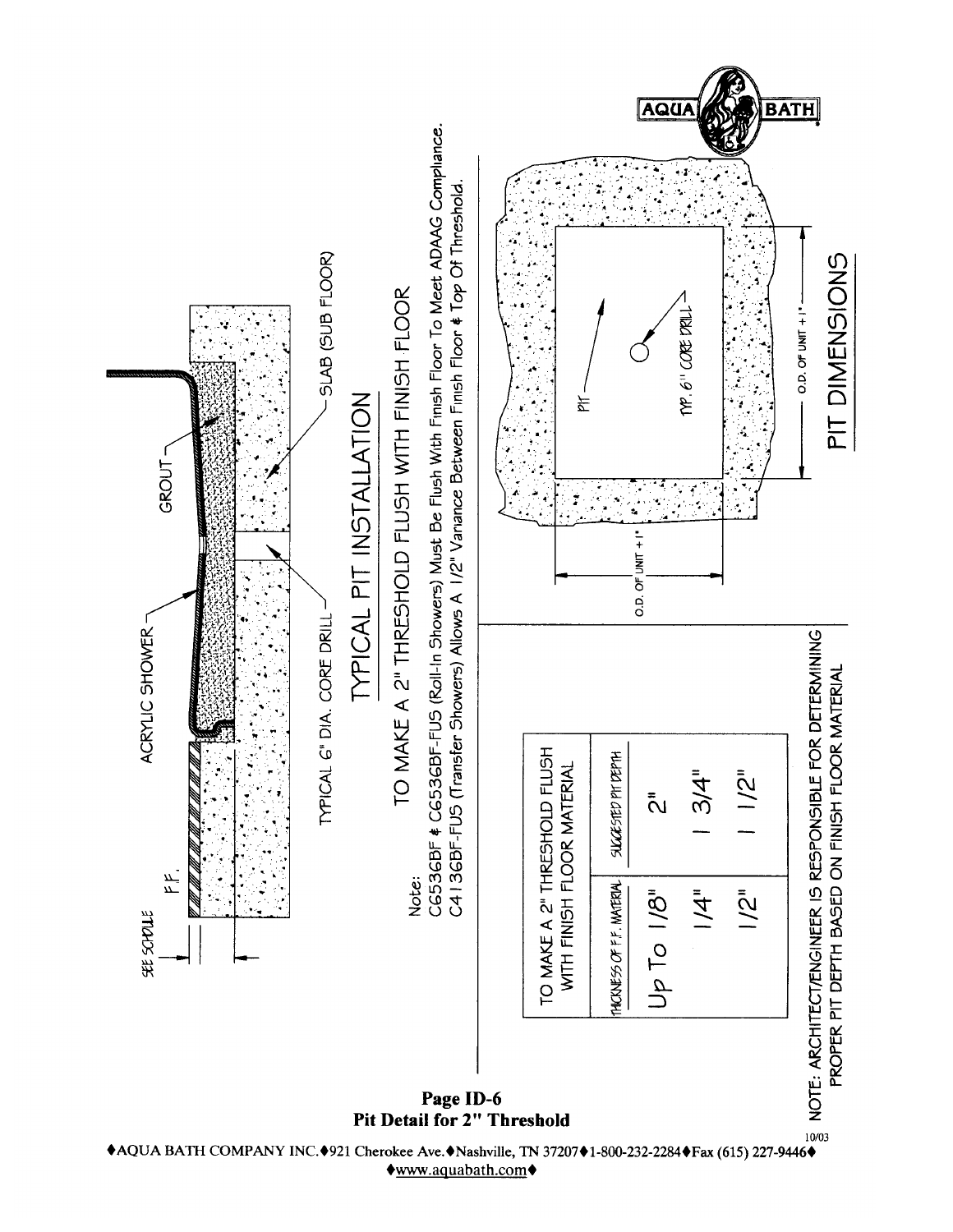

Page ID-7 **Typical Wood Stud Detail** 

11/03 ◆AQUA BATH COMPANY INC.◆921 Cherokee Ave.◆Nashville, TN 37207◆1-800-232-2284◆Fax (615) 227-9446◆ www.aquabath.com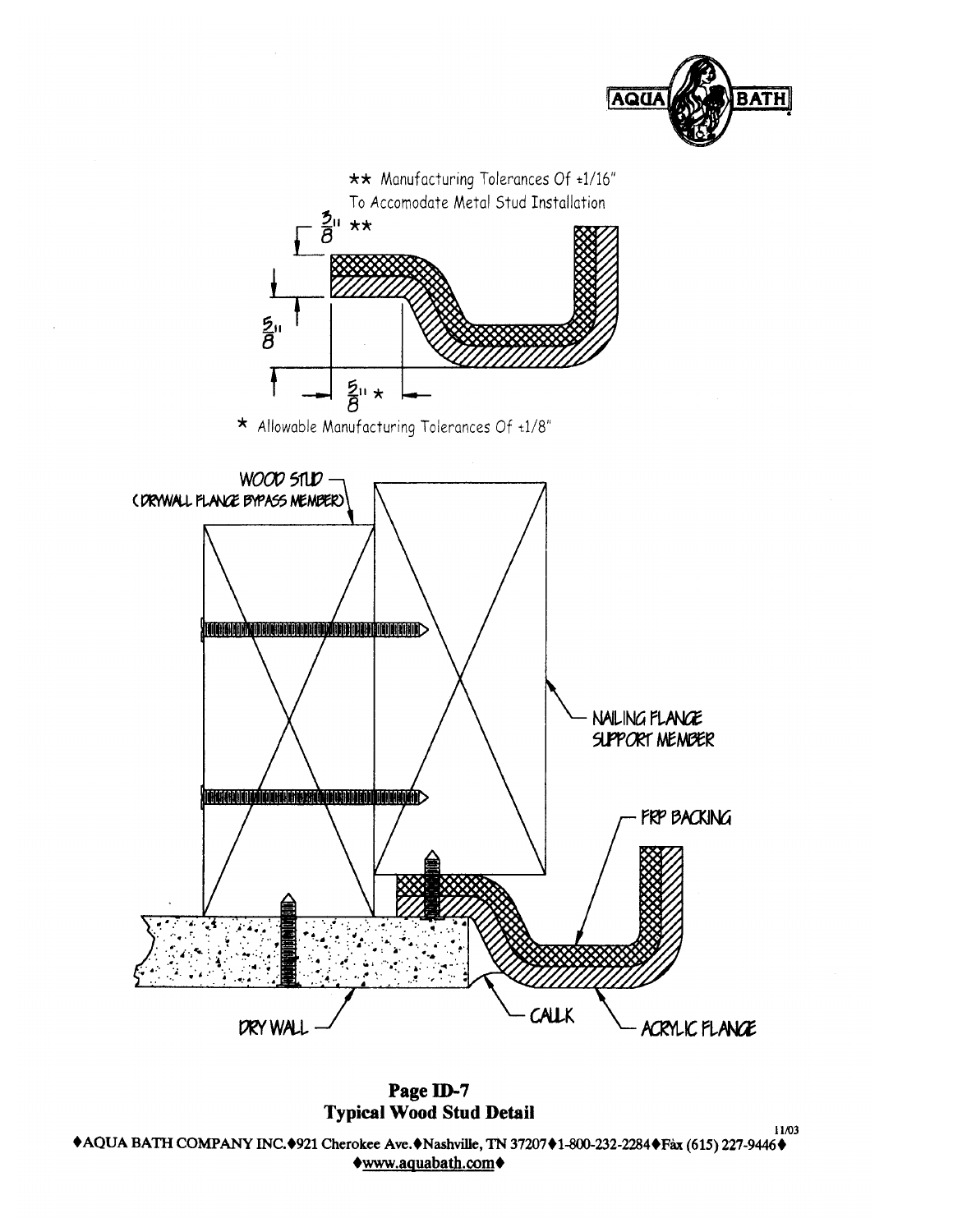

Page ID-8 **Typical Metal Stud Detail** 

11/03 ◆AQUA BATH COMPANY INC.◆921 Cherokee Ave.◆Nashville, TN 37207◆1-800-232-2284◆Fax (615) 227-9446◆  $www. a quadratic.com$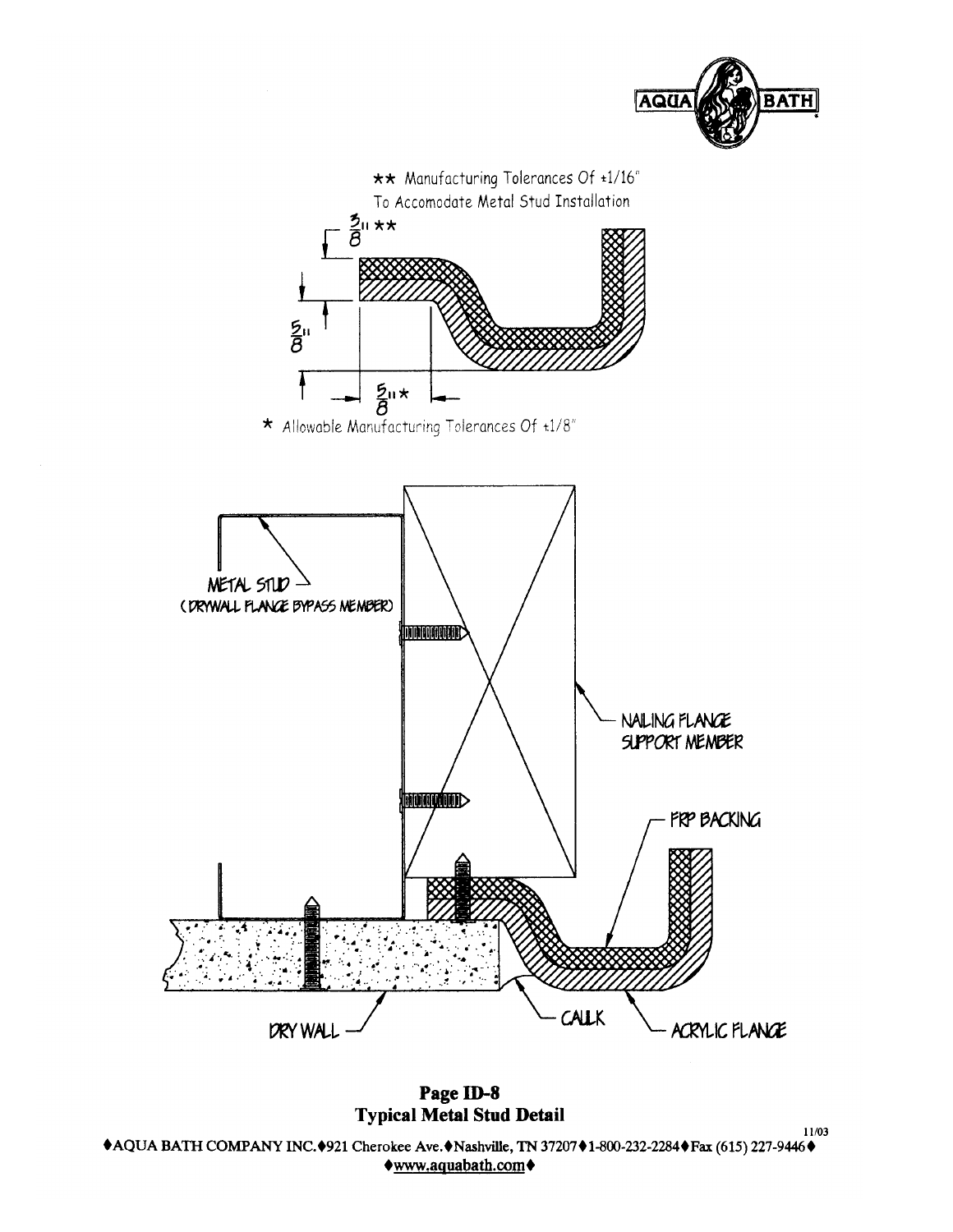

Page ID-9 **Wood Stud Method for Corner Shower** 

◆AQUA BATH COMPANY INC.◆921 Cherokee Ave.◆Nashville, TN 37207◆1-800-232-2284◆Fax (615) 227-9446◆  $\lozenge$ www.aquabath.com $\lozenge$ 

 $10/03$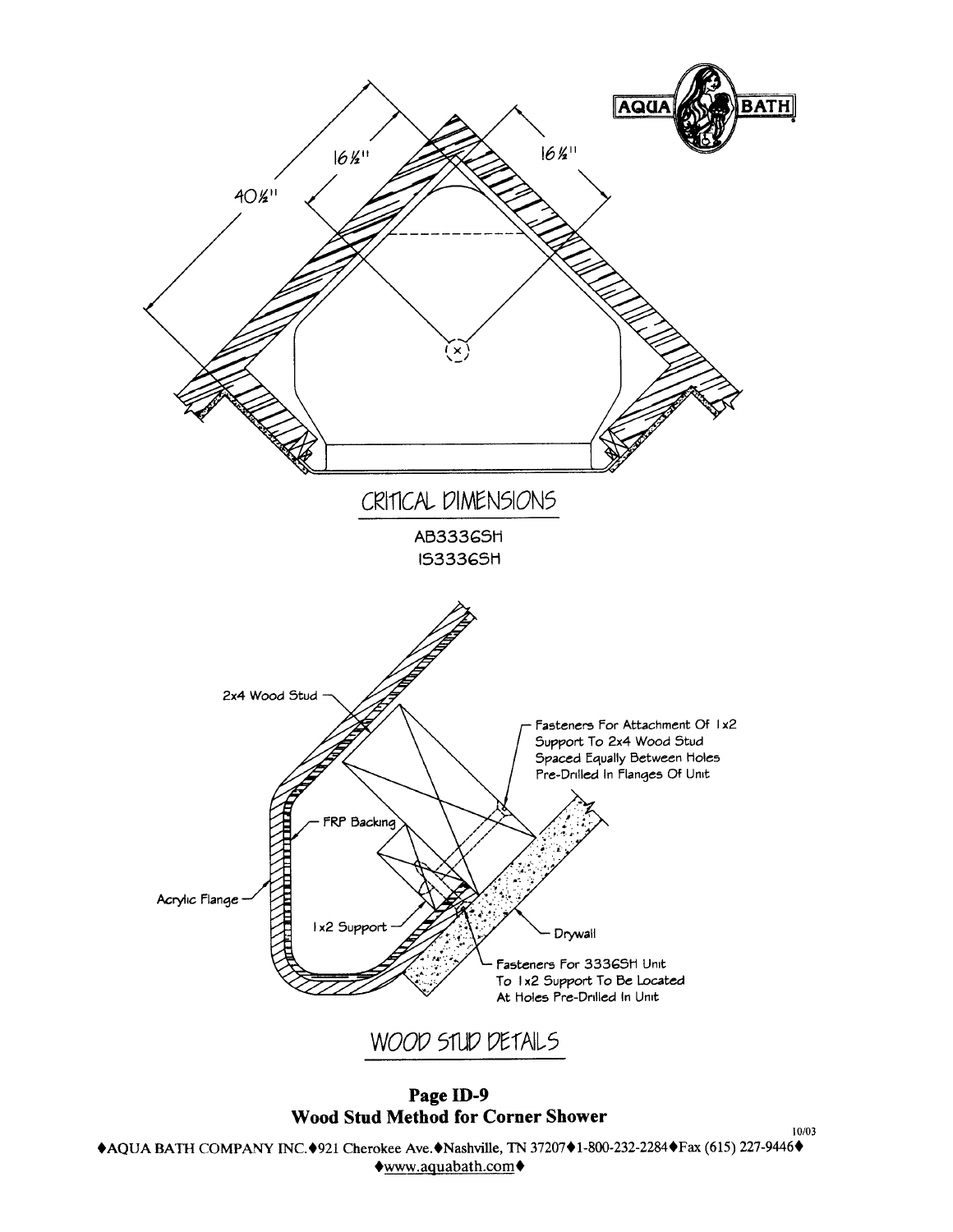

Page ID-10 **Metal Stud Method for Corner Shower** 

◆AQUA BATH COMPANY INC.◆921 Cherokee Ave.◆Nashville, TN 37207◆1-800-232-2284◆Fax (615) 227-9446◆ ◆www.aquabath.com◆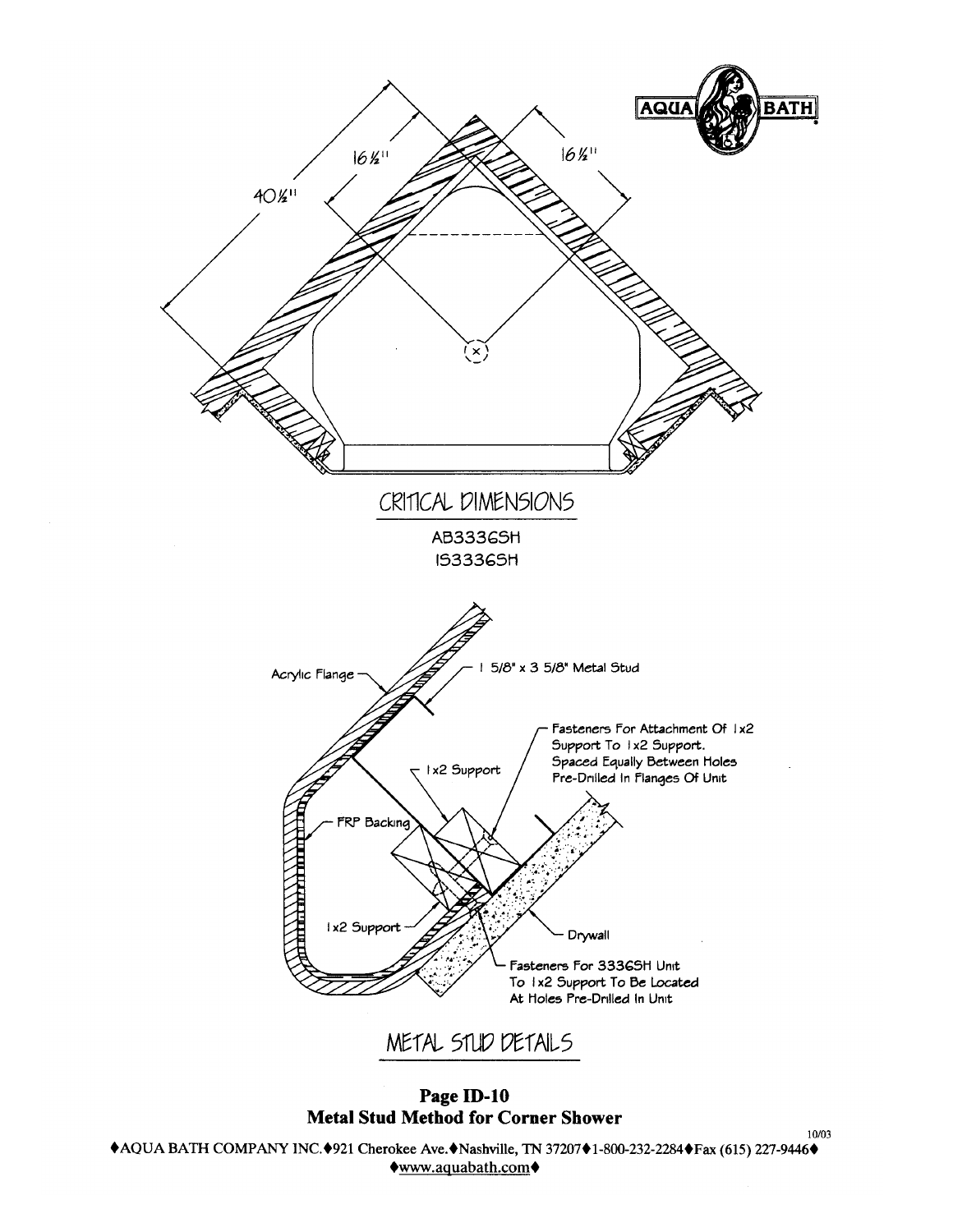# NOTE:

Depending On State & Local Fire Code Rating Standards, Be Sure To Allow For 5/8" Drywall In Alcove Of Rough-In Dimensions.



AQUA

**BATH** 

10/03

**Rough In and Drain Location Dimensions** 

◆AQUA BATH COMPANY INC.◆921 Cherokee Ave.◆Nashville, TN 37207◆1-800-232-2284◆Fax (615) 227-9446◆  $\lozenge$ www.aquabath.com $\lozenge$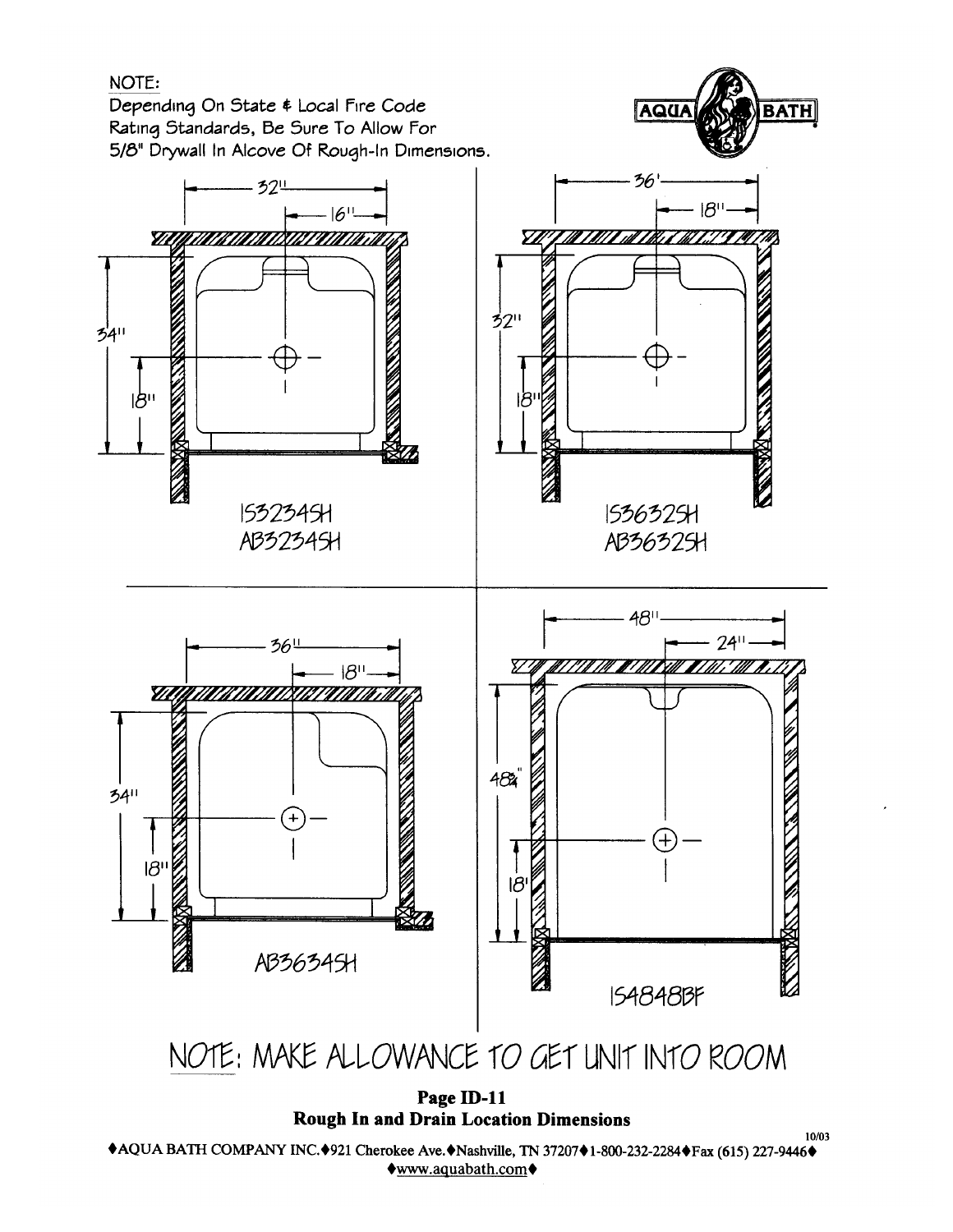

**Rough In and Drain Location Dimensions** 

◆AQUA BATH COMPANY INC.◆921 Cherokee Ave.◆Nashville, TN 37207◆1-800-232-2284◆Fax (615) 227-9446◆ ♦www.aquabath.com♦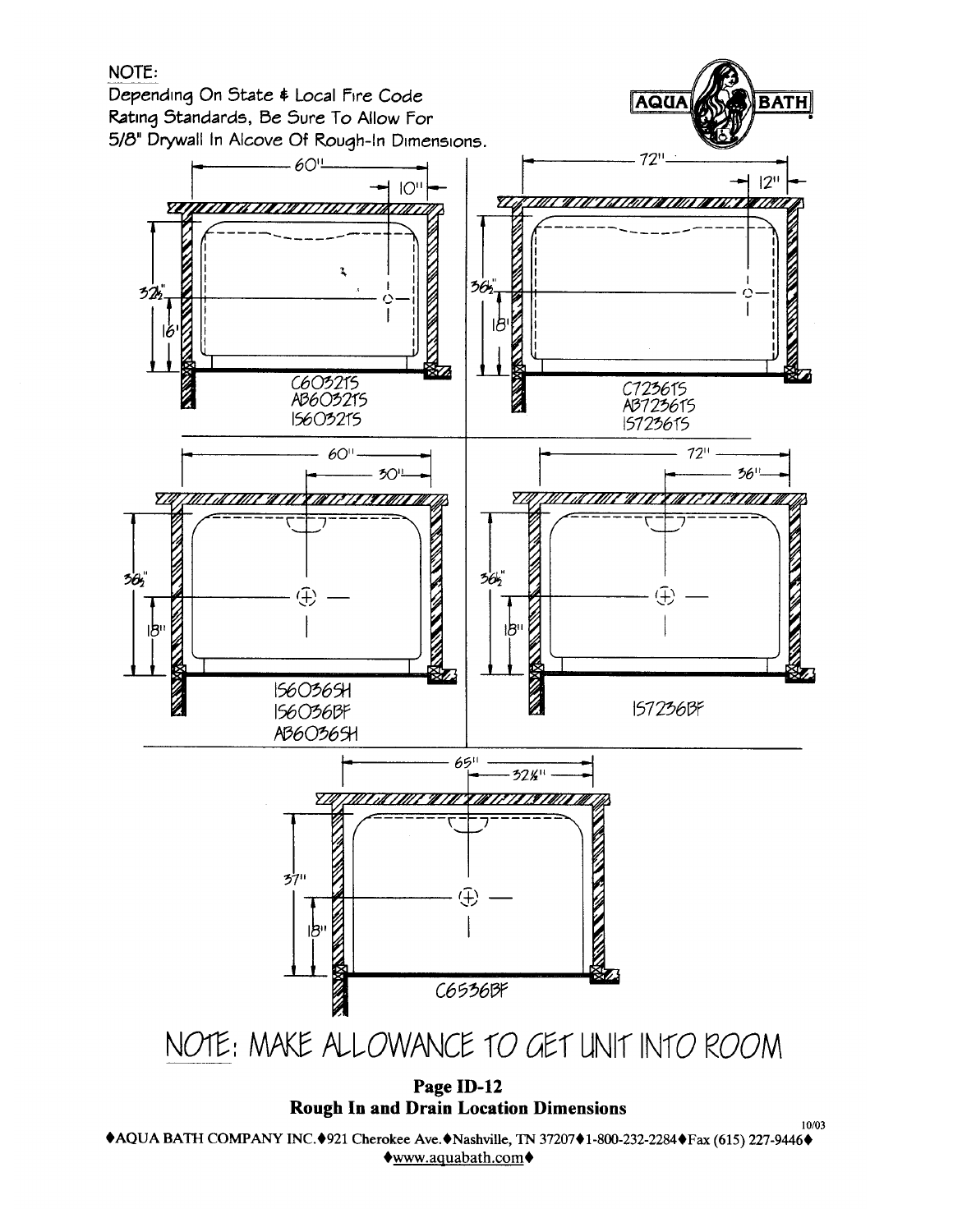# NOTE:

Depending On State & Local Fire Code Rating Standards, Be Sure To Allow For 5/8" Drywall In Alcove Of Rough-In Dimensions.





Page ID-13 **Rough In and Drain Location Dimensions** 

10/03 ◆AQUA BATH COMPANY INC.◆921 Cherokee Ave.◆Nashville, TN 37207◆1-800-232-2284◆Fax (615) 227-9446◆  $\lozenge$ www.aquabath.com $\lozenge$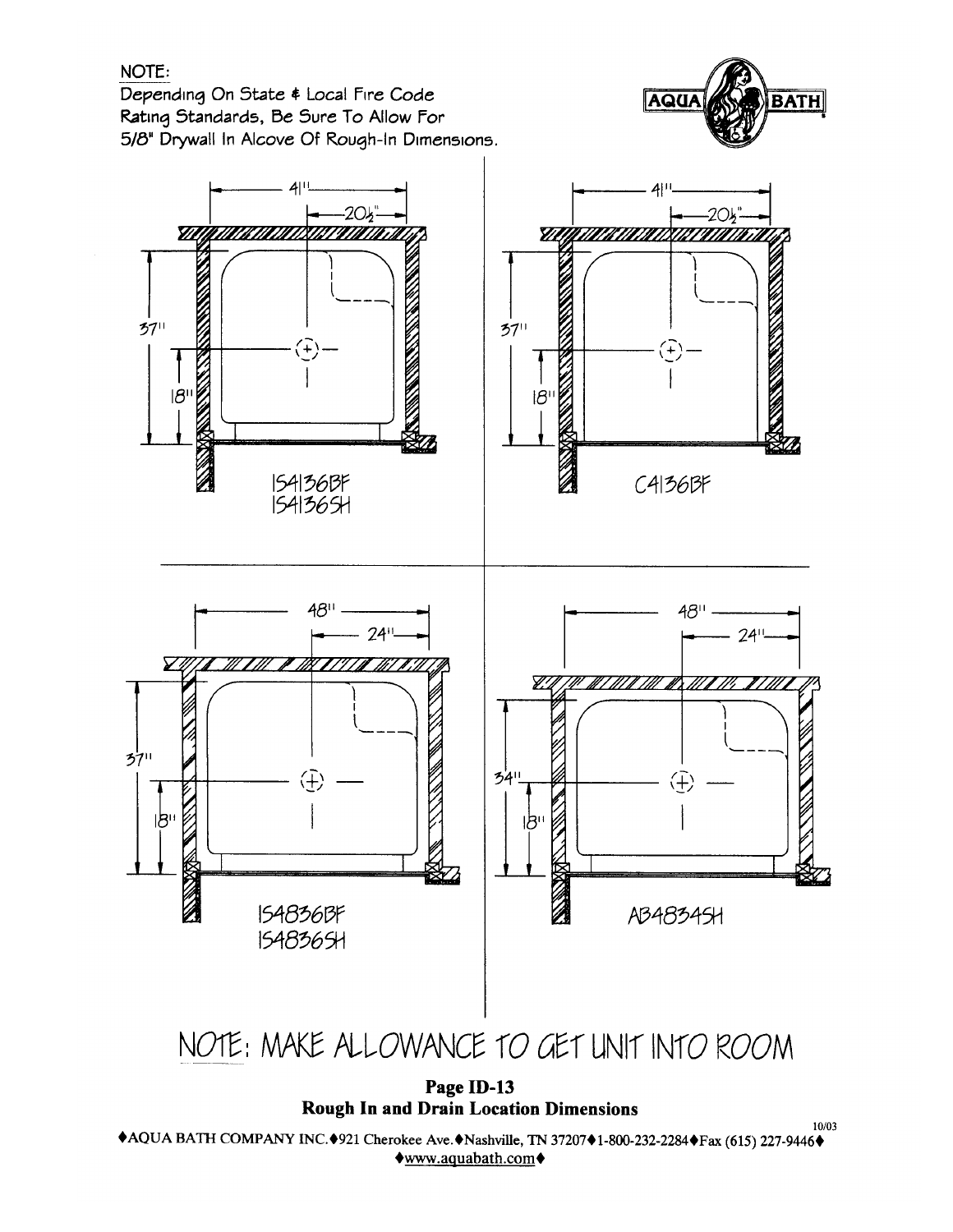# NOTE:

Depending On State & Local Fire Code Rating Standards, Be Sure To Allow For 5/8" Drywall In Alcove Of Rough-In Dimensions.





# NOTE: MAKE ALLOWANCE TO GET UNIT INTO ROOM

Page ID-14 **Rough In and Drain Location Dimensions** 

10/03 ◆AQUA BATH COMPANY INC.◆921 Cherokee Ave.◆Nashville, TN 37207◆1-800-232-2284◆Fax (615) 227-9446◆  $\bigtriangledown$ www.aquabath.com $\bigtriangledown$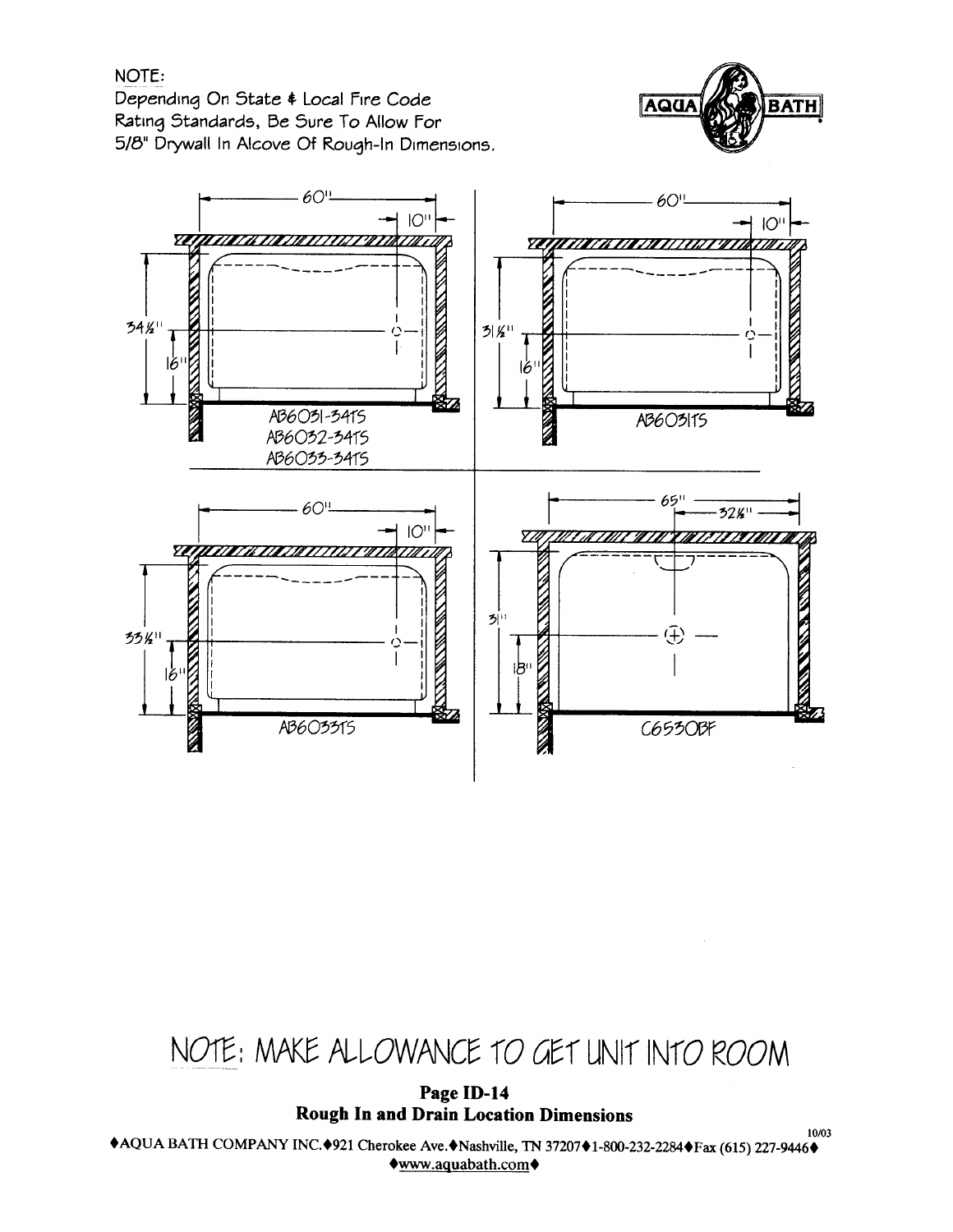



<sup>(</sup>Other Than Aqua Bath's Care Series ADA Compliant Units) (See Pages ID-15, ID-16, ID-17, ID-18 and ID-19)

Page ID-15 **Typical Shimming Detail for Showers & Tub/Showers** 

 $10/03$ ◆AQUA BATH COMPANY INC.◆921 Cherokee Ave.◆Nashville, TN 37207◆1-800-232-2284◆Fax (615) 227-9446◆ www.aquabath.com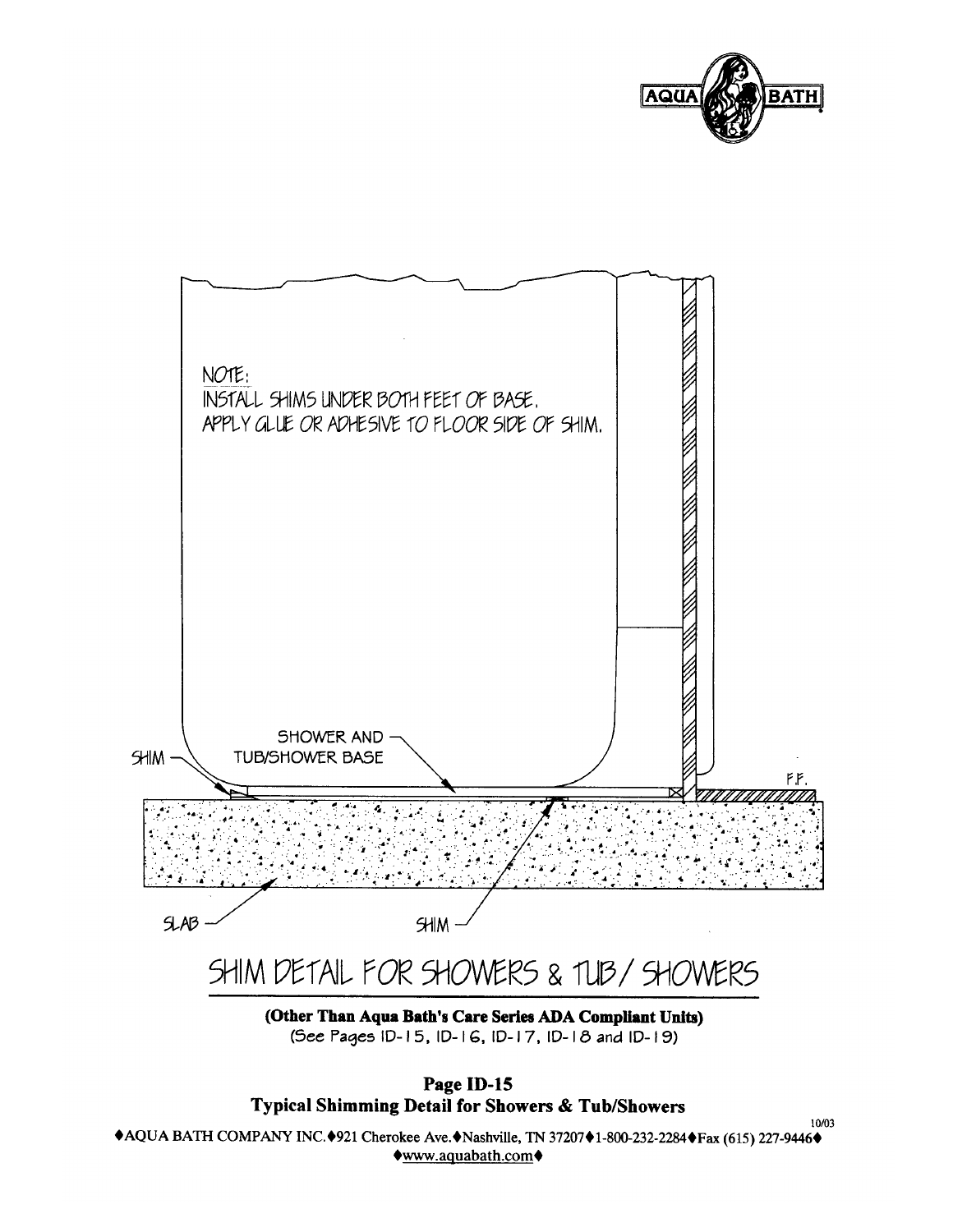

# **INSTALLATION OF A C4136BF-FUS BARRIER FREE TRANSFER SHOWER UNIT**

### BE SURE TO USE A NON-SHRINK GROUT (MIX GROUT EXTRA WET)

- Step#1 Measure Inside Height From Drain Sump To Top Of Unit. Unit Should Measure Between 801/2" TO 803/4".
- Step#2 Cut 2x4 For Top Approximately 18". (Can Be Longer Providing Area On Top Is Flat).
- Step#3 Cut 2x4 For Drain 71/2" Long.
- Step#4 Cut Bracing Member (2x4) To Length (Minus 3" For Drain \$ Top Members In Steps 2 \$ 3)
- Step#5 Place Unit in Grout Mixture.
- Step#6 Check Unit For Level & Plumb While Continually Working Unit Into Grout Bed.
- Step#7 Secure Unit To Framing Members.
- Step#8 Place Brace In Shower As Shown In Details Below. Be Sure To Place A Towel Between Unit And Wood So As Not To Scratch Acrylic.
- Step#9 Inspect Unit For High Spots In Bottom (Adjust Brace If Needed).
- Step#10 Leave Brace In Place Overnight To Allow Grout To Cure.
- Step#11 Remove Brace.



Page ID-16 Installation of a C4136BF-FUS Barrier Free Transfer Shower Unit

◆AQUA BATH COMPANY INC.◆921 Cherokee Ave.◆Nashville, TN 37207◆1-800-232-2284◆Fax (615) 227-9446◆  $\lozenge$ www.aquabath.com $\lozenge$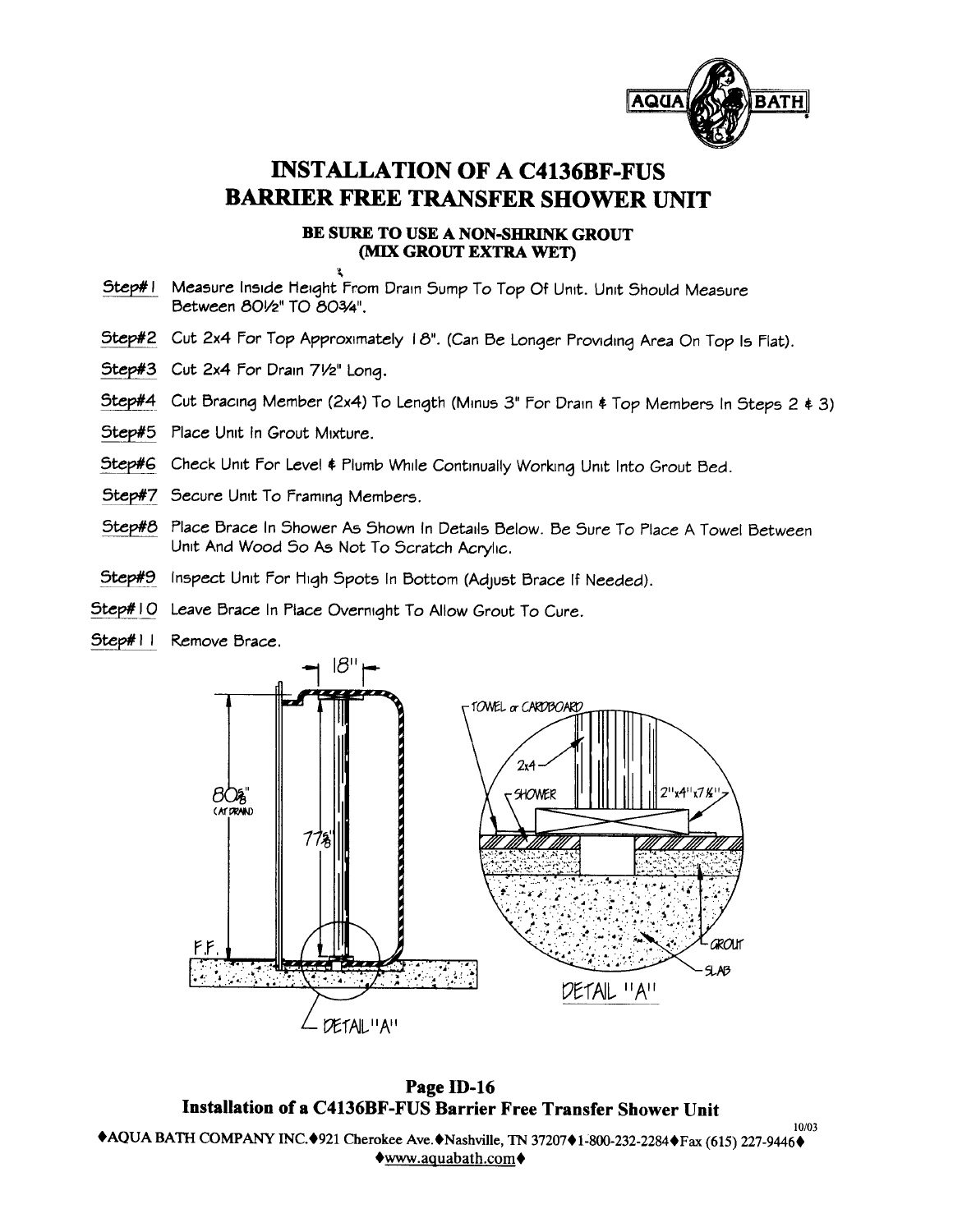

# INSTALLATION OF A C6536BF 3/4" & C6536BF-FUS 3/4" AND A C6530BF 3/4" & C6530BF-FUS 3/4" **BARRIER FREE ROLL-IN SHOWER UNIT**

## BE SURE TO USE A NON-SHRINK GROUT (MIX GROUT EXTRA WET)

- Step#1 Measure Inside Height From Drain Sump To Top Of Unit. Unit Should Measure Between 801/2" TO 803/4".
- Step#2 Cut 2x4 For Top Approximately 18". (Can Be Longer Providing Area On Top Is Flat).
- Step#3 Cut 2x4 For Drain 71/2" Long.
- Step#4 Cut Bracing Member (2x4) To Length (Minus 3" For Drain & Top Members In Steps 2 & 3)
- Step#5 Clean The Area Directly Below The Threshold (For Future Application Of Adhesive).
- Step#6 Place Unit In Grout Mixture.
- Step#7 Check Unit For Level & Plumb While Continually Working Unit Into Grout Bed.
- Step#8 Secure Unit To Framing Members.
- Step#9 Place Brace In Shower As Shown In Figure #1 Page ID-18. Be Sure To Place A Towel Between Unit And Wood So As Not To Scratch Acrylic.
- Step#10 Inspect Unit For High Spots In Bottom (Adjust Brace If Needed).
- Step#11 Secure Secondary Brace At Threshold Of Unit As Shown in Figure #2 Page ID-18.
- Step#12 Leave Braces In Unit Overnight Or For 24 Hours To Allow Grout Bed To Cure.
- Step#13 Remove Brace.

If Threshold Appears To Be Bowed At Flanges Even After Removing Braces, Follow These Extra Steps:

- Step#1 Clean The Area Directly Below The Threshold For Application Of Construction Adhesive Or Liquid Nails.
- Step#2 Apply A Generous Bead Of Construction Adhesive Directly Under The Threshold And Brace Into Place As Shown In Figure #2 Page ID-18.
- Step#3 Prepare Braces So As To Hold The Threshold in Place While The Adhesive Cures.

Page ID-17 Installation of a C6536BF 3/4" & C6536BF-FUS 3/4" Barrier Free Roll-In Shower Unit 10/03

◆AQUA BATH COMPANY INC.◆921 Cherokee Ave.◆Nashville, TN 37207◆1-800-232-2284◆Fax (615) 227-9446◆  $\lozenge$ www.aquabath.com $\lozenge$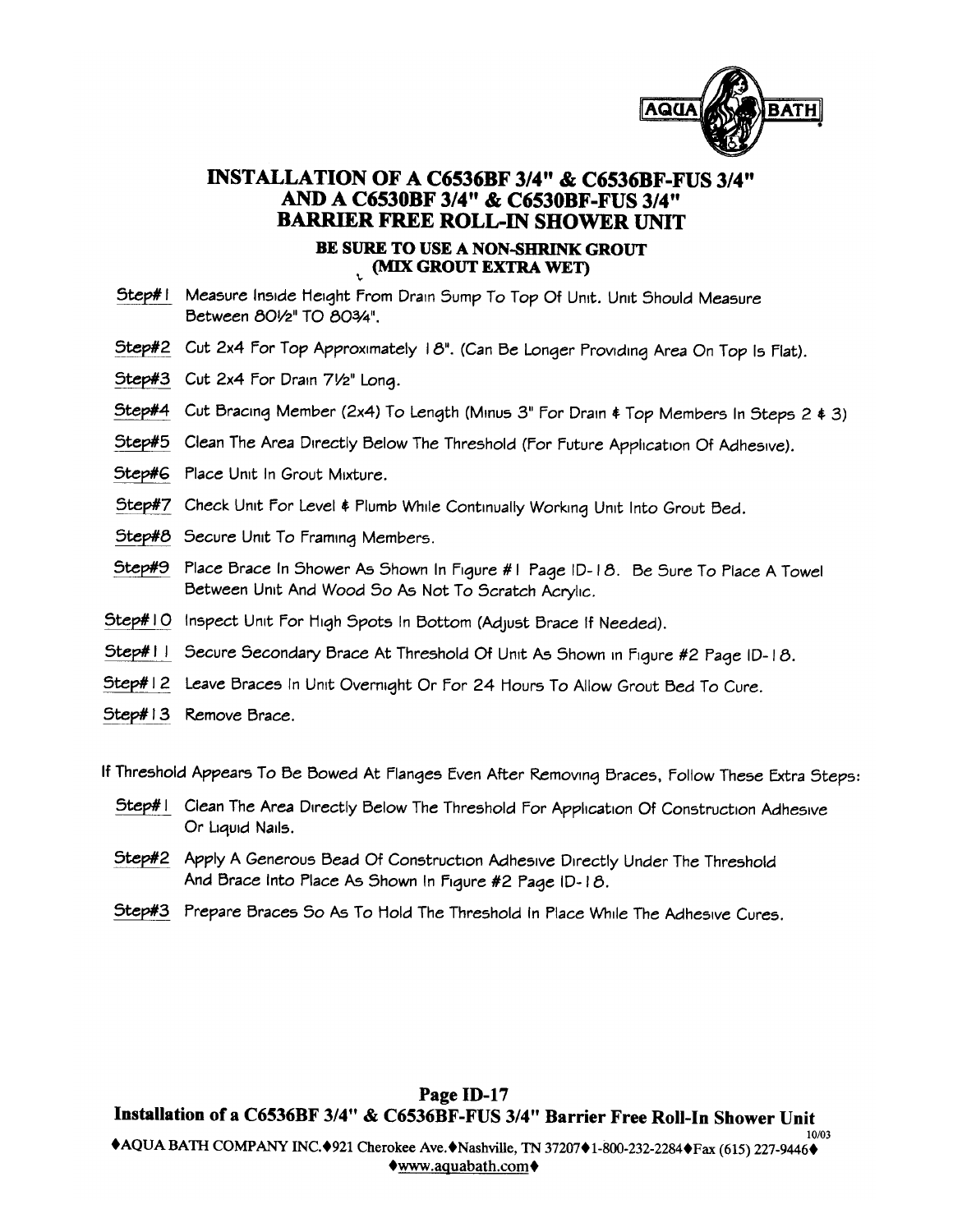



 $FIGURE + 2$ 

Page ID-18 Details for a C6536BF 3/4" & C6536BF-FUS 3/4" Barrier Free Roll-In Shower Unit 10/03 ◆AQUA BATH COMPANY INC.◆921 Cherokee Ave.◆Nashville, TN 37207◆1-800-232-2284◆Fax (615) 227-9446◆  $\lozenge$ www.aquabath.com $\lozenge$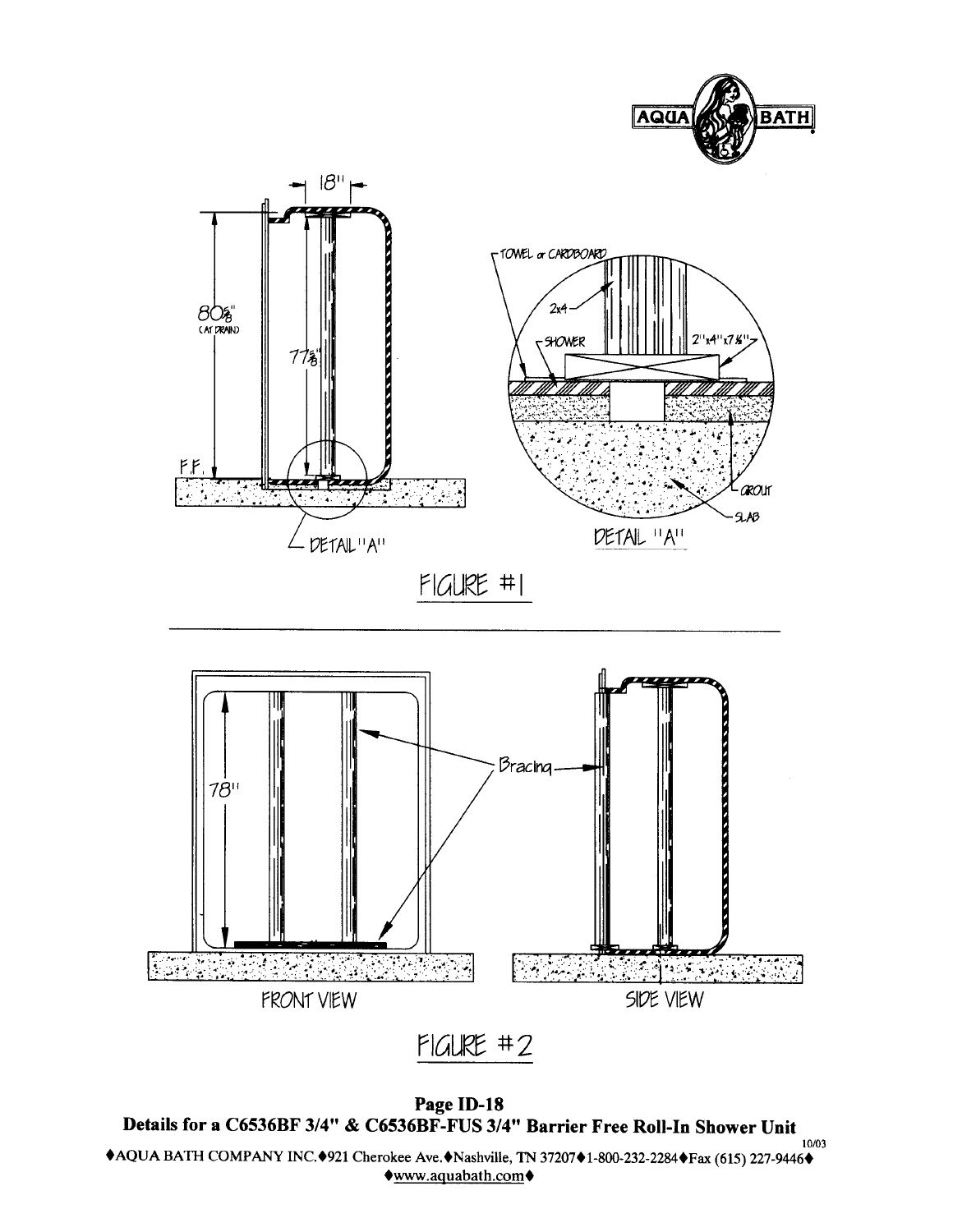

# INSTALLATION OF A C6536BF 2" & C6536BF-FUS 2" AND A C6530BF 2" & C6530BF-FUS 2" **BARRIER FREE ROLL-IN SHOWER UNIT** BE SURE TO USE A NON-SHRINK GROUT **MIX GROUT EXTRA WETY**

- Step#1 Measure Inside Height From Drain Sump To Top Of Unit. Unit Should Measure Between 801/2" TO 803/4".
- Step#2 Cut 2x4 For Top Approximately 18". (Can Be Longer Providing Area On Top Is Flat).
- Step#3 Cut 2x4 For Drain 71/2" Long.
- Step#4 Cut Bracing Member (2x4) To Length (Minus 3" For Drain \$ Top Members In Steps 2 \$ 3)
- Step#5 Place Unit In Grout Mixture.
- Step#6 Check Unit For Level & Plumb While Continually Working Unit Into Grout Bed.
- Step#7 Secure Unit To Framing Members.
- Step#8 Place Brace In Shower As Shown In Details Below. Be Sure To Place A Towel Between Unit And Wood So As Not To Scratch Acrylic.
- Step#9 Inspect Unit For High Spots In Bottom (Adjust Brace If Needed).
- Step#10 Leave Brace In Place Overnight To Allow Grout To Cure.
- Step#11 Remove Brace.



Page ID-19 Installation of a C6536BF 2" & C6536BF-FUS 2" Barrier Free Roll-In Shower Unit  $10/02$ ◆AQUA BATH COMPANY INC.◆921 Cherokee Ave.◆Nashville, TN 37207◆1-800-232-2284◆Fax (615) 227-9446◆  $\lozenge$ www.aquabath.com $\lozenge$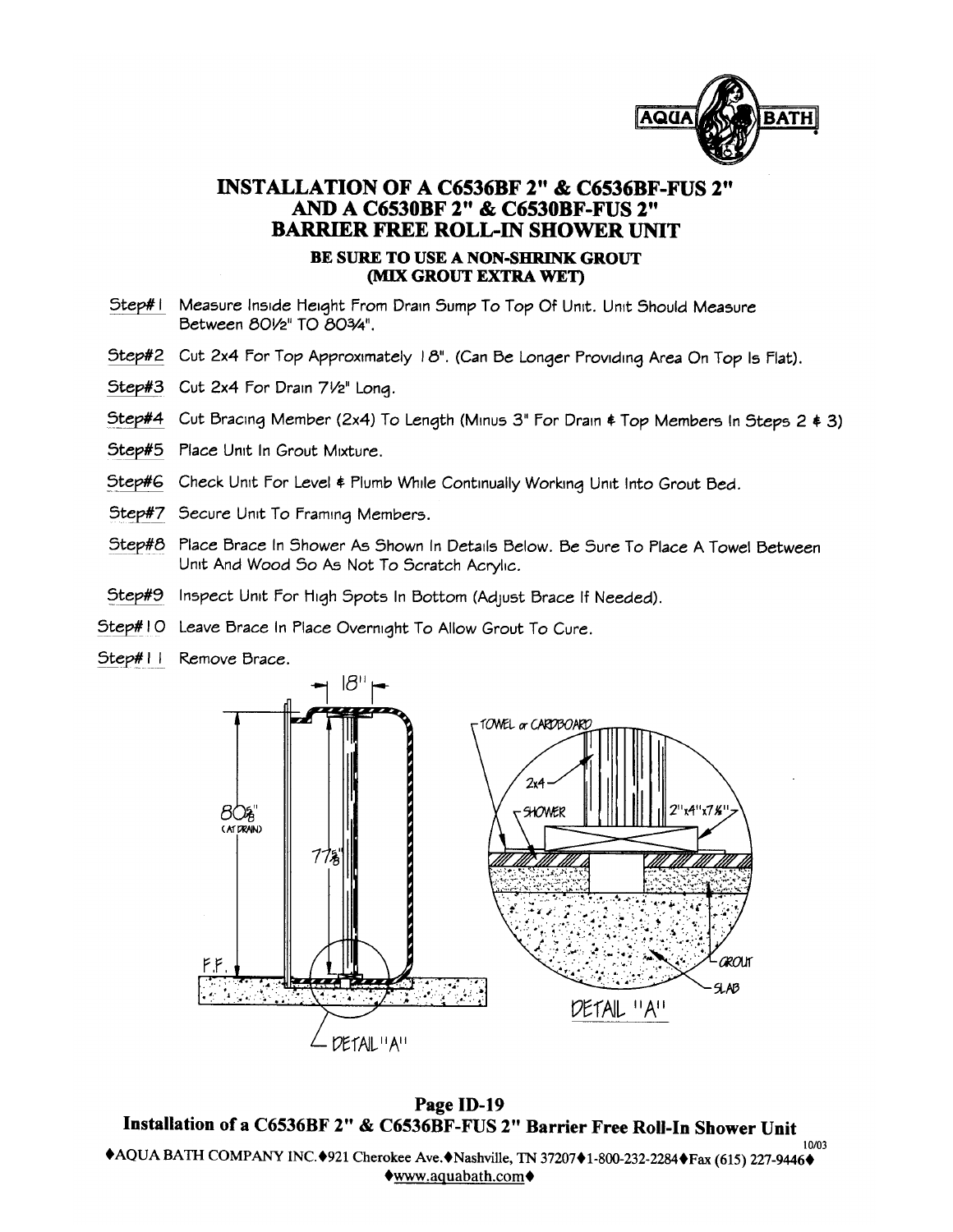The QUIKRETE Companies





#### 1. Product Name

QUIKRETEª Non-Shrink Precision Grout #1585-00

#### 2. Manufacturer

The QUIKRETE Companies One Securities Centre 3490 Piedmont Rd., NE, Suite 1300 Atlanta, GA 30305 (404) 634-9100 Fax: (404) 842-1424 www.quikrete.com

#### 3. Product Description

#### BASIC USE

Typical applications for QUIKRETE Non-Shrink Precision Grout include grouting of:

- All types of machinery
- Steel columns
- Bearing plates
- Precast concrete
- Other anchorina conditions that require high in-service strength

The nonshrink characteristics of Non-Shrink Precision Grout make it stable and capable of handling high load transfers.

#### COMPOSITION & MATERIALS

QUIKRETE Non-Shrink Precision Grout is a nonmetallic Portland cement based material. Non-Shrink Precision Grout is a preblended product including expansive additives, requiring only the addition of water to obtain flowable properties and high strengths.

SIZES

• 50 lb (22.7 kg) bags

#### COLORS

• Gray

#### YIELD

A 50 lb (22.7 kg) bag of QUIKRETE Non-Shrink Precision Grout will yield 0.45 cu ft (12.7 L) at flowable consistency.

#### LIMITATIONS

The proper cleaning and wetting of surfaces to be grouted is vital to maximum performance. Hot and cold temperature precautions, as they apply to concrete, should also be followed.

#### 4. Technical Data

APPLICABLE STANDARDS

- ASTM International
- ASTM C109/C109M Standard Test Method for Compressive Strength of Hydraulic Cement Mortars (Using 2-in. or [50-mm] Cube Specimens)
- ASTM C939 Standard Test Method for Flow of Grout for Preplaced-Aggregate Concrete (Flow Cone Method)
- ASTM C1090 Standard Test Method for Measuring Changes in Height of Cylindrical Specimens from Hydraulic-Cement Grout
- ASTM C1107 Standard Specification for Packaged Dry, Hydraulic-Cement Grout (Nonshrink)
- ASTM E488 Standard Test Methods for Strength of Anchors in Concrete and Masonry Elements

|                                                                   | TABLE 1 TYPICAL PHYSICAL PROPERTIES AT 73°F (23°C) |
|-------------------------------------------------------------------|----------------------------------------------------|
| Compressive strength, ASTM C109 modified per<br><b>ASTM C1107</b> |                                                    |
| Plastic consistency                                               |                                                    |
| 1 day                                                             | 3000 psi (20.7 MPa)                                |
| 3 days                                                            | 9500 psi (65.5 MPa)                                |
| 7 days                                                            | 10,000 psi (68.9 MPa)                              |
| 28 days                                                           | 14,000 psi (96.5 MPa)                              |
| Height change, ASTM C1090                                         |                                                    |
| 1, 3, 7 and 28 days                                               | $0 - 0.2%$                                         |
| Flowable consistency                                              |                                                    |
| 1 day                                                             | 3000 psi (20.7 MPa)                                |
| 3 days                                                            | 9000 psi (62.1 MPa)                                |
| 7 days                                                            | 9500 psi (65.5 MPa)                                |
| 28 days                                                           | 12,500 psi (86.2 MPa)                              |
| Height change, ASTM C1090                                         |                                                    |
| 1, 3, 7 and 28 days                                               | $0 - 0.2%$                                         |
| Fluid consistency                                                 |                                                    |
| 1 day                                                             | 2500 psi (17.2 MPa)                                |
| 3 days                                                            | 5000 psi (34.5 MPa)                                |
| 7 days                                                            | 6000 psi (41.4 MPa)                                |
| 28 days                                                           | 8000 psi (55.2 MPa)                                |
| Height change, ASTM C1090<br>1, 3, 7 and 28 days                  | $0 - 0.2%$                                         |
| Pull-out strength,<br>ASTM E488 <sup>1</sup>                      | 35,000 psi (241 MPa)                               |

 $1$  1 1/4" (31 mm) bolts embedded 9" (225 mm) deep in 3" (75 mm) hole in 2000 psi (13.8 MPa) concrete.



QUIKRETEª Non-Shrink Precision Grout #1585-00

U.S. Army Corps of Engineers (USACE) - CRD 621

#### PHYSICAL/CHEMICAL PROPERTIES

QUIKRETE Non-Shrink Precision Grout complies with all properties of ASTM C1107 and CRD 621 producing the results shown in Table 1.

#### 5. Installation

#### **MIXING**

QUIKRETE Non-Shrink Precision Grout should be mechanically mixed for a minimum of 5 minutes.

#### **PRECAUTIONS**

Add the minimum amount of water necessary to produce the desired flow characteristics as indicated in Table 2. Do not exceed a flow of 20 seconds per ASTM C939.

#### **METHODS**

Surfaces to receive the grout must be clean and free of any type of foreign matter, grease, paint, oil, dust or efflorescence. In some cases it may be necessary to roughen smooth surfaces or etch old ones with acid. The area should be flushed and soaked with clean water prior to grouting leaving no standing water. Place the

TABLE 2 APPROXIMATE WATER REQUIRED FOR 50 LB (22.7 KG) OF GROUT

| $1$ gal (3.8 L)            |
|----------------------------|
| $1$ gal + $1$ pt $(4.3 L)$ |
| $1$ gal + 3 pt (5.2 L)     |
|                            |

#### TABLE 3 WORKING TIME

| Temperature | Working time     |
|-------------|------------------|
|             |                  |
| 50°F (10°C) | $25 \text{ min}$ |
| 73°F (23°C) | $25 \text{ min}$ |
| 90°F (32°C) | 15 min           |
|             |                  |